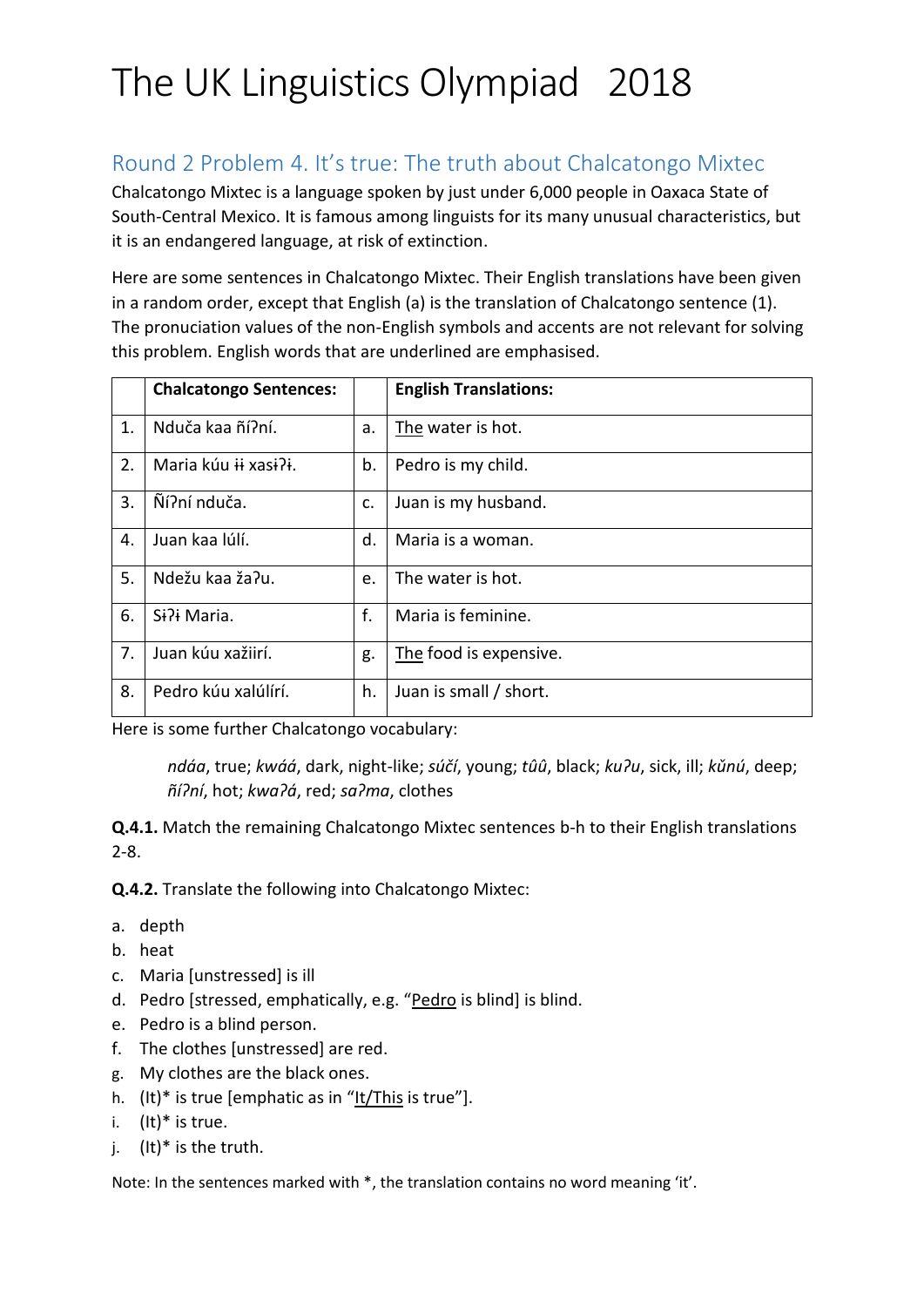## **Problem 2.4. Chalcatongo Mixtec**

| 4.1 | $\mathbf{1}$ | $\overline{2}$ | 3 | 4 | 5  | 6 | $\overline{ }$ | 8 |
|-----|--------------|----------------|---|---|----|---|----------------|---|
|     | a            |                |   |   |    |   |                |   |
| 4.2 | а.           |                |   |   | b. |   |                |   |
|     | c.           |                |   |   | d. |   |                |   |
|     | e.           |                |   |   | f. |   |                |   |
|     | g.           |                |   |   | h. |   |                |   |
|     | ÷<br>ъ.      |                |   |   | ٠. |   |                |   |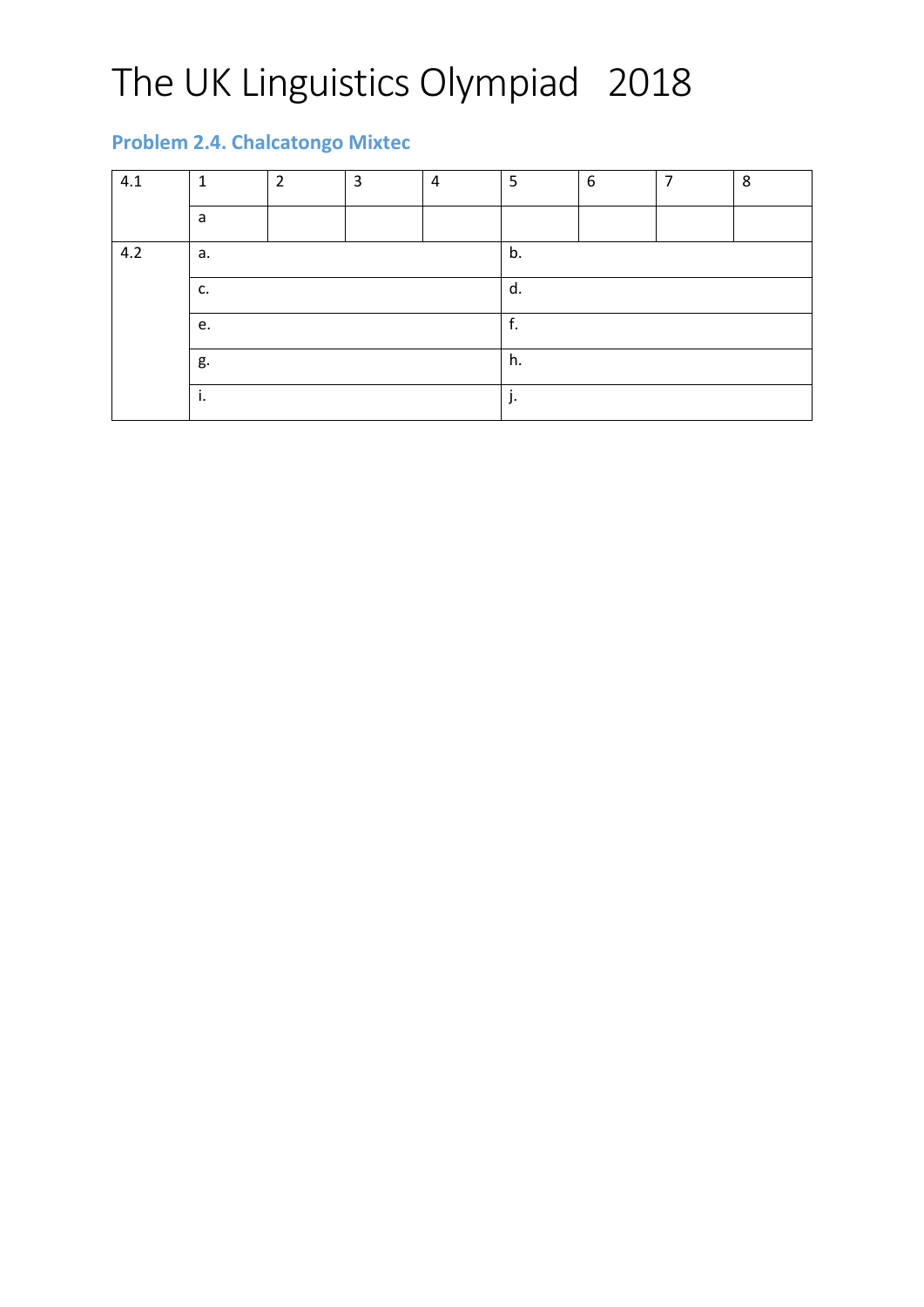## Solution and marking.

Scoring

- 4.1. 1 point for each correct cell (max 7)
- 4.2. 2 points for each correct answer (max 20) o 1 point with one wrong letter.

| 4.1 |                         | 2 | 3 | 4 | 5               | 6 |   | 8 |
|-----|-------------------------|---|---|---|-----------------|---|---|---|
|     | a                       | d | e | h | g               |   | c | b |
| 4.2 | a. xakŭnú               |   |   |   | b. xañí?ní      |   |   |   |
|     | c. Ku?u Maria.          |   |   |   | d. Kwáá Pedro.  |   |   |   |
|     | e. Pedro kúu ii xakwáá. |   |   |   | f. Kwa?á sa?ma. |   |   |   |
|     | g. Sa?marí kúu xatûû.   |   |   |   | h. Kaa ndáa.    |   |   |   |
|     | i. Ndáa.                |   |   |   | j. Kúu xandáa.  |   |   |   |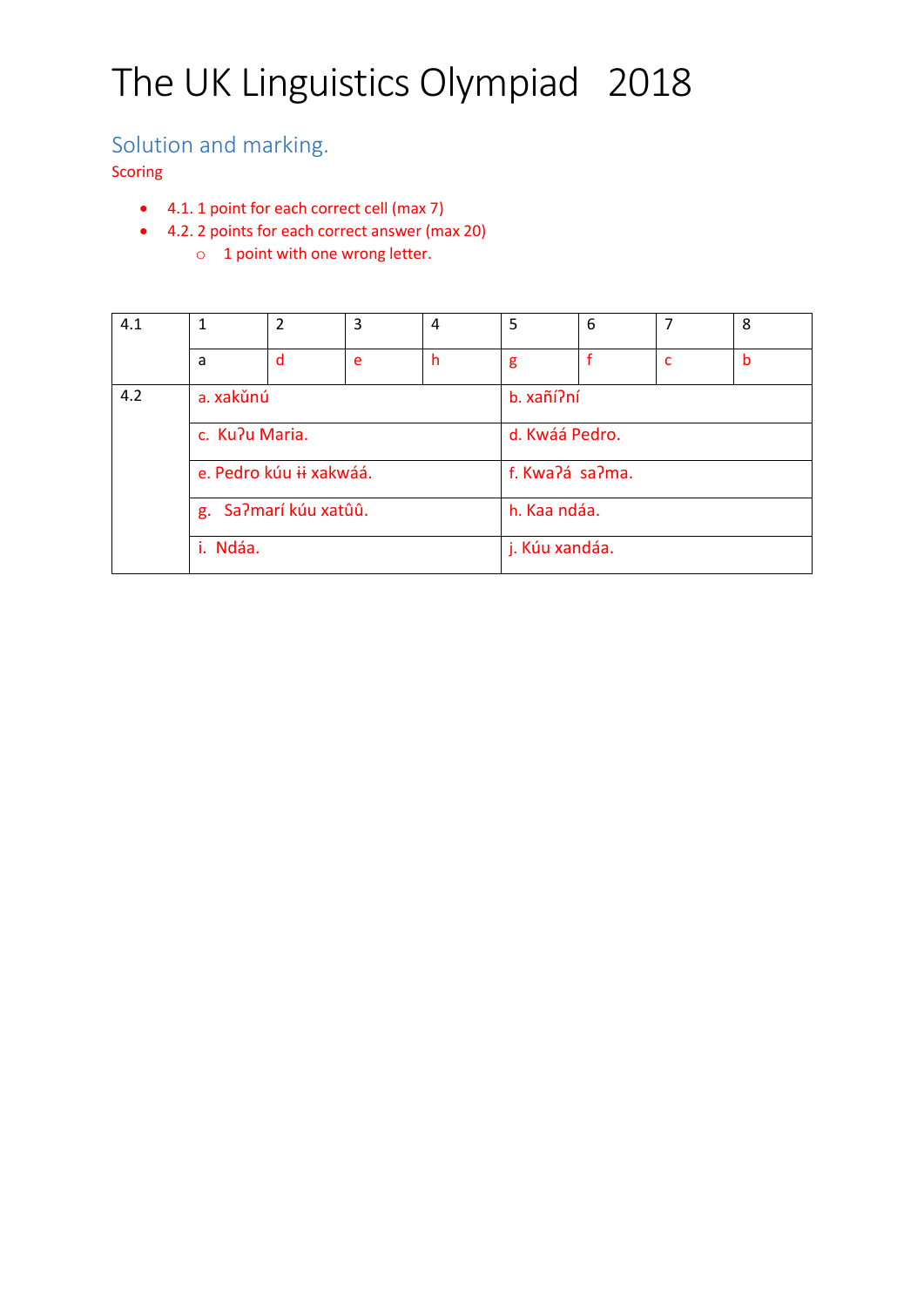### **Commentary**

This problem is based on several features of Chalcatongo Mixtec – however, for the purposes of the problem, some of the tasks & the discussion below have been simplified.

### **1. Two copulas:**

Chalcatongo Mixtec has two verbs that can be used as copulas: *kúu* and *kaa*.

- *Kúu* is used when the predicate is a noun phrase, as in example sentence 2: *Maria kúu ɨɨ xasɨɁɨ.* = Maria is a woman.
- However, when the predicate consists of an adjective, the copula is *kaa*. This can be be seen in example sentence 4: *Juan kaa lúlí*.= Juan is short / small.

### **2. The copula "kaa" as optional & its role in adding emphasis to the subject as sentence topic:**

The copula *kaa* is also optional – as example sentences 1 and 3 demonstrate. Sentence 1 features the copula *kaa. Nduča kaa ñí?ní*. – this means that the subject of the sentence, *nduča*, is stressed or emphasised. The speaker is referring to a particular volume of water, whereas in sentence 3, the copula *kaa* can be omitted:  $\tilde{N}$ *i* $\tilde{I}$ *ní nduča*. In this case, the speaker is not emphasising a particular volume of water, they are not putting any emphasis on the water as topic & subject of this sentence.

Interestingly, the word order (which is mostly VSO in Chalcatongo Mixtec, but not consistently) changes when the copula *kaa* is omitted, the predicate (adjective) precedes the subject.

### **3. Nominalization: making nouns out of adjectives**

By adding the prefix *xa*- to an existing adjective, you can create a noun with a similar meaning as the original adjective. In example sentence 6: the adjective  $s\hat{i}$ <sup>2</sup> translates as "feminine", while in example sentence 2: *Maria kúu ii xasi?i*, a new noun has been formed by adding xa to sili, creating the noun "woman".

### **4. Possessive marker –rí:**

The suffix -rí can be added to the end of a noun to express first person singular possessive (i.e. "my" or "mine"). Example sentence 8 demonstrates this: *Pedro kúu xalúlírí*. Here the original adjective *lúlí* (small, short) has become a noun through having the nominalizer *xa*prefixed (making it mean "child") and the adding of the suffix -*rí* can be translated as the possessive determiner "my".

### **References:**

- Macaulay, M. (2002). The syntax of Chalcatongo Mixtec Preverbal and postverbal. In Carnie, A, Harley, H & Dooley, S. A. (Eds), *Verb First. On the syntax of verb initial languages* (pp. ). Philadelphia: John Benjamins Publishing Company.
- Macaulay, M. (1993). Argument Status and Constituent Structure in Chalcatongo Mixtec. *Proceedings of the annual meeting of the Berkeley Linguistics Society*, 19(2), 73- 85.